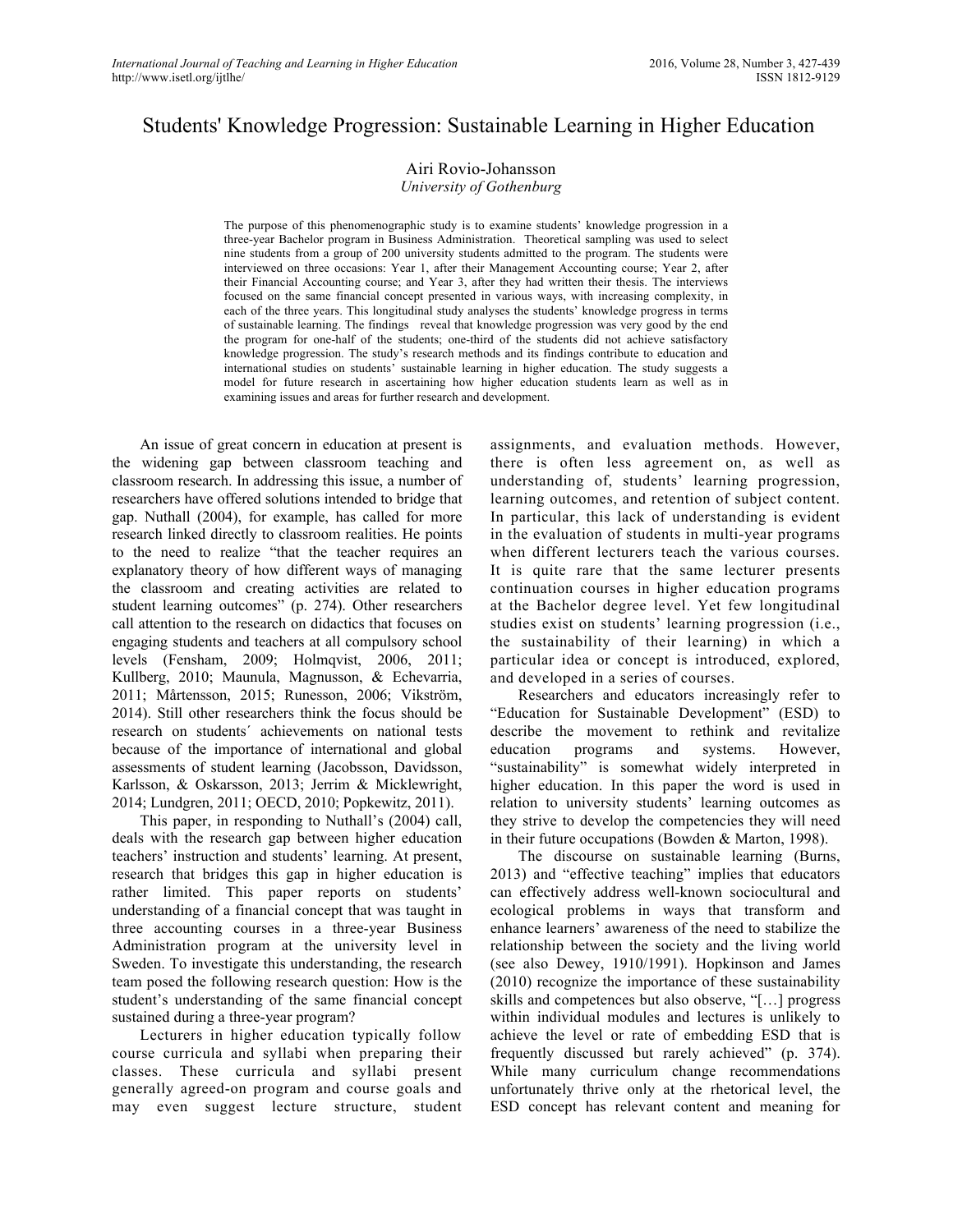everyday teaching in higher education (Anderberg, Nordén, & Hansson, 2009).

This study uses the theoretical framework of phenomenography and variation theory (Marton, 1981, 2015) to examine the sustainability of university students' learning when taught using qualitatively different ways of experiencing, perceiving, understanding, and conceptualizing a basic financial concept.

# **Theoretical Framework: Phenomenography and Variation Theory**

In recent years various researchers have used phenomenography and variation theory in studies of the relationship between teaching and student learning outcomes (Booth & Ingerman, 2002; Holmqvist, 2006; Ingerman, 2003; Ingerman, Berge, & Booth, 2009; Marton & Booth, 1997; Maunula et al., 2011; Mårtensson, 2015; Rovio-Johansson & Lumsden, 2012). Several studies deal with learning study practices based on variation theory (Marton, 2015). According to this theory, teachers collaboratively organize learning instances of specific phenomena in order to enhance students' learning as well as advance their own professional development (Akerlind, 2008; Kullberg, Mårtensson, & Runesson, 2015; Pang & Lo, 2012; Phan, 2014; Rovio-Johansson & Lumsden, 2012; Runesson, 2008; Tan & Nashon, 2013; Tait, 2009; Vikström, 2014).

Almost forty years ago Marton (1976) used a phenomenographic approach to study students' understanding of scientific concepts in higher education (see also Dahlgren, 1975; Johansson, Marton, & Svensson, 1985; Rovio-Johansson, 1999). Phenomenography is a qualitative, explorative research approach that aims to describe how students experience, perceive, and conceptualize a phenomenon (Marton, 1981, 1986, 1992). In the phenomenographic approach, which builds on a non-dualistic ontology, the meaning of a phenomenon derives from the relationship between the student and the phenomenon.

Phenomenographic studies on students' learning and understanding in various subjects take various approaches. Some studies focus on the qualitative differences among students' ways of conceptualizing a phenomenon (Dahlgren, 1975; Marton, 1981, 1986, 2015; Svensson, 1976; Säljö, 1975). Still other studies investigate students' approaches to learning (Marton & Säljö, 1976; Prosser & Trigwell, 1997, 1999) and teachers' approaches to teaching and learning (Phan, 2014; Trigwell & Prosser, 1991, 1996). For example, Biggs (1979) studied individual differences among students, and Entwistle (1988) investigated students' motivation and perception of teaching and the learning environment. Ramsden

(1988; 1992), Prosser, Trigwell, and Taylor (1994), and Prosser and Trigwell (1999) conceptualized academics' understanding of the science of teaching.

Variation theory, a general learning theory, has emerged from the phenomenographic research approach (Marton, 1981, 2015). Variation theory claims that learning involves an increase in the student's capability for simultaneously discerning critical aspects of the object of learning (Marton & Booth, 1997; Marton & Morris, 2002). Discernment presupposes that students experience variation in certain critical aspects of the object of learning. Learning is defined as a change in students' awareness of the object of learning (Marton & Booth, 1997).

For example, if a teacher wants students to learn certain critical aspects of the object of learning, the teacher has to vary the object of learning so that students perceive the critical aspects. It is unlikely that students can simultaneously perceive all aspects of an object of learning in focal awareness. However, those aspects that are discerned and kept in focal awareness simultaneously give meaning to the object of learning and help students decide which meaning they have experienced and ascribed to the object of learning. The lecturer plans the content of the lecture, specifies the intended object of learning, and creates variation in critical aspects of the object of learning by systematically varying one aspect at a time while other aspects are kept constant (invariate). The enacted object of learning, which the researcher observes, is the result of the classroom interaction between the students and the lecturer during the lesson (Marton & Tsui, 2004). The learning object that the student creates as a result of this learning is the lived object of learning. The learning outcomes are the qualitative differences in the focused aspects of the lived object of learning as explained by students in interviews with researchers (Marton, 2015).

In variation theory, critical aspects of the object of learning are those that students must discern in order to learn the subject content they have studied. The differences in how students experience the same object of learning depend on which aspects of the learning object they discern (Lo, 2012; Marton, 2015). Kullberg et al. (2015), Lo (2012), and Lo and Chick (2016) have investigated teachers' learning and their understanding of the inner and outer horizons of the object of learning.

This paper takes a phenomenographic and a nondualistic approach and uses variation theory and critical aspects of a financial concept in its exploration of students' meaning making of a subject or idea (see Wittgenstein, 1953/1997). In this study, the students' meaning making (of a financial concept) may differ because they interpret, perceive, and experience it in different ways. The research team for this study investigated the qualitative changes in the students' understanding of a particular financial concept (the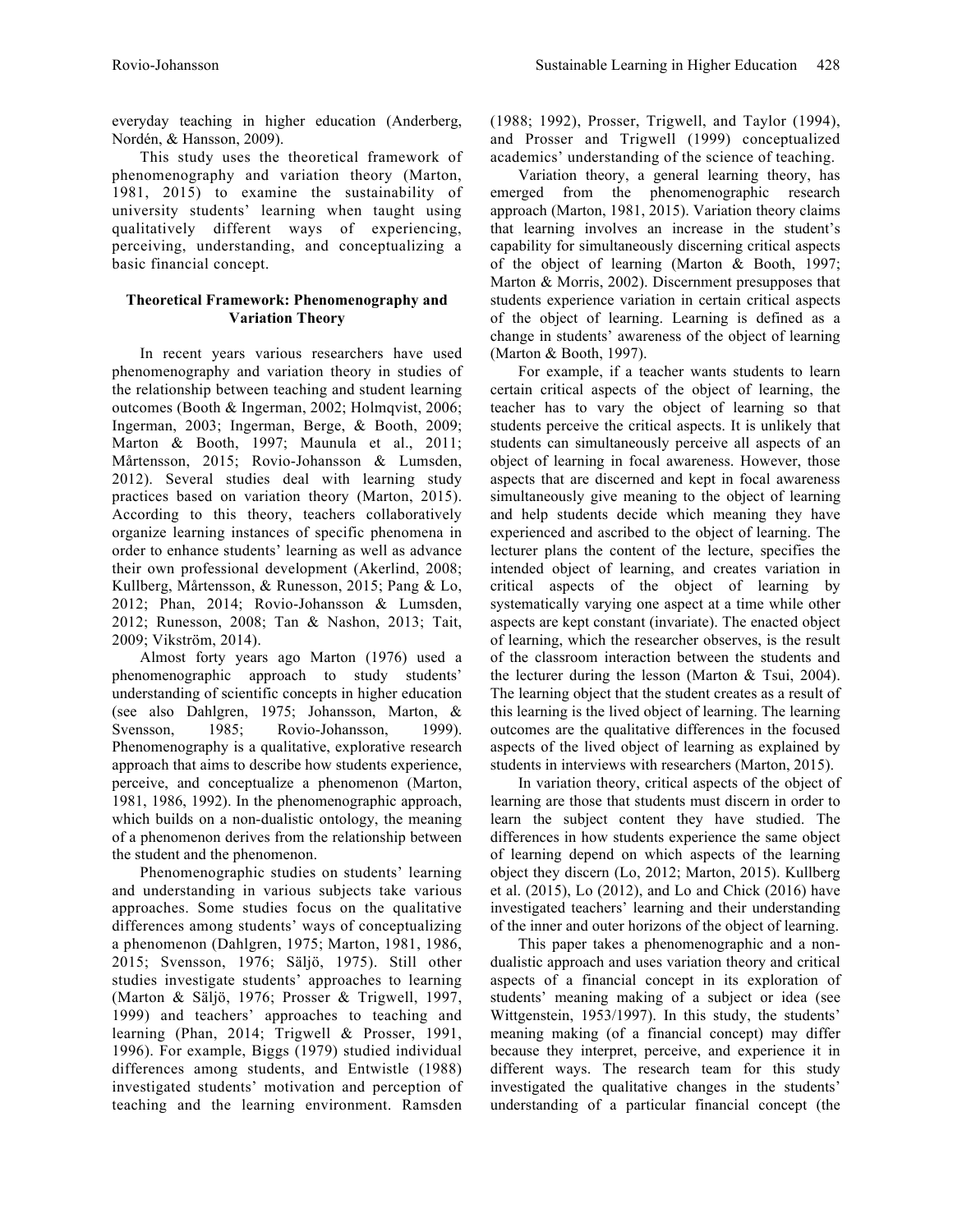phenomenon; in this case return on investment, hereafter ROI) during their three-year program (that is, their knowledge progression) as assessed in interviews at the end of each year in the program.

#### **Method**

This research is part of a larger research project on student learning in higher education that was conducted from 2001 to 2004. The research team for the study consisted of the course lecturers and one researcher with a background in educational sciences and research experience in didactics and education. Subsequent reorganisation of the students' program because of national and local requirements had no effect on the research question of this study.

#### **Business Administration Program**

The university students in the study were enrolled in a three-year undergraduate program (a Bachelor degree program in either Business or Economics). Two accounting courses are required in the students' first two years: a Management Accounting course in Year 1 and a Financial Accounting course in Year 2. In both courses, the concept of ROI is discussed, although framed differently. In their third year, the students write a thesis on individually selected accounting topics. At the end of each year, the students were interviewed about their understanding of ROI. They were asked to explain how they solved the examination problems on ROI in two written course examinations (in Years 1 and 2) and in a specially prepared case study and questions on ROI (in Year 3).

# **Selection of a Concept**

Among possible alternatives, the concept of ROI was selected as the learning object. In addition to formal study of ROI in the first and second years of their program, many students use the concept in their thesis research in their third year. Course lecturers (who were also involved in the study's design) recommended this concept for research. They also prepared the examination problems for Years 1 and 2 and the case study for Year 3.

# **Research Design and Participants**

Approximately 200 students are admitted to the program yearly. From this enrolment in September of 2000, a "theoretical sampling" technique (Siegel & Castellan, 1956/1988) was used to form three student groups. The students were assigned to the groups on

the basis of the lecturers' evaluations of their first accounting examination. Using the Swedish grading system, students were assigned to one of the following groups: "fail," "pass," and "high pass" (interpreted as low achieving, mid-achieving, and high achieving performance). Then students were randomly selected from each group to form the sample of nine students. Patton (1990, p. 179) states that this form of sampling in qualitative studies is called "purposeful random sampling," which means that a small sample size is chosen for an in-depth qualitative study and "does not automatically mean that the sampling strategy should not be random." The same nine students were interviewed after year of the three-year program.

## **The ROI Problems**

The students had studied ROI in their two accounting courses as they analyzed various financial issues in the "real world" of business. The course examinations in Years 1 and 2 asked students to solve a problem related to ROI. These problems, which increased in difficulty from Year 1 to Year 2, simulated complex company issues. Because students write a thesis in Year 3 and do not take an examination, they were given a case study. This problem used real world financial data from Ericsson, a large Swedish telecommunications company.

The problem in the Management Accounting examination (Year 1) presented numbers from a company's balance sheet and income statement and various key ratios/numbers such as return on total assets, profit margin, and budgeted capital expenditures. The students were asked to explain how these ratios/numbers were calculated and to describe their importance with respect to ROI.

The problem in the Financial Accounting examination (Year 2) presented similar financial statement numbers for a different company. The students were asked to explain how two alternative ways of accounting for research and development costs (expense or capitalize) would affect ROI.

Ericsson was selected for the Year 3 case study because of the company's erratic history, its interest to the financial media, and the effect its financial results have on the Swedish economy. For example, after some very profitable years, the company suddenly lost some 29.1 billion Swedish crowns in 2001 (approximately 3 billion US dollars). Students received the company's balance sheets and the income statements for the years 1999 to 2002, as well as some key figures including ROI. Students were asked four questions that required explanation of the ROI calculation and of its importance.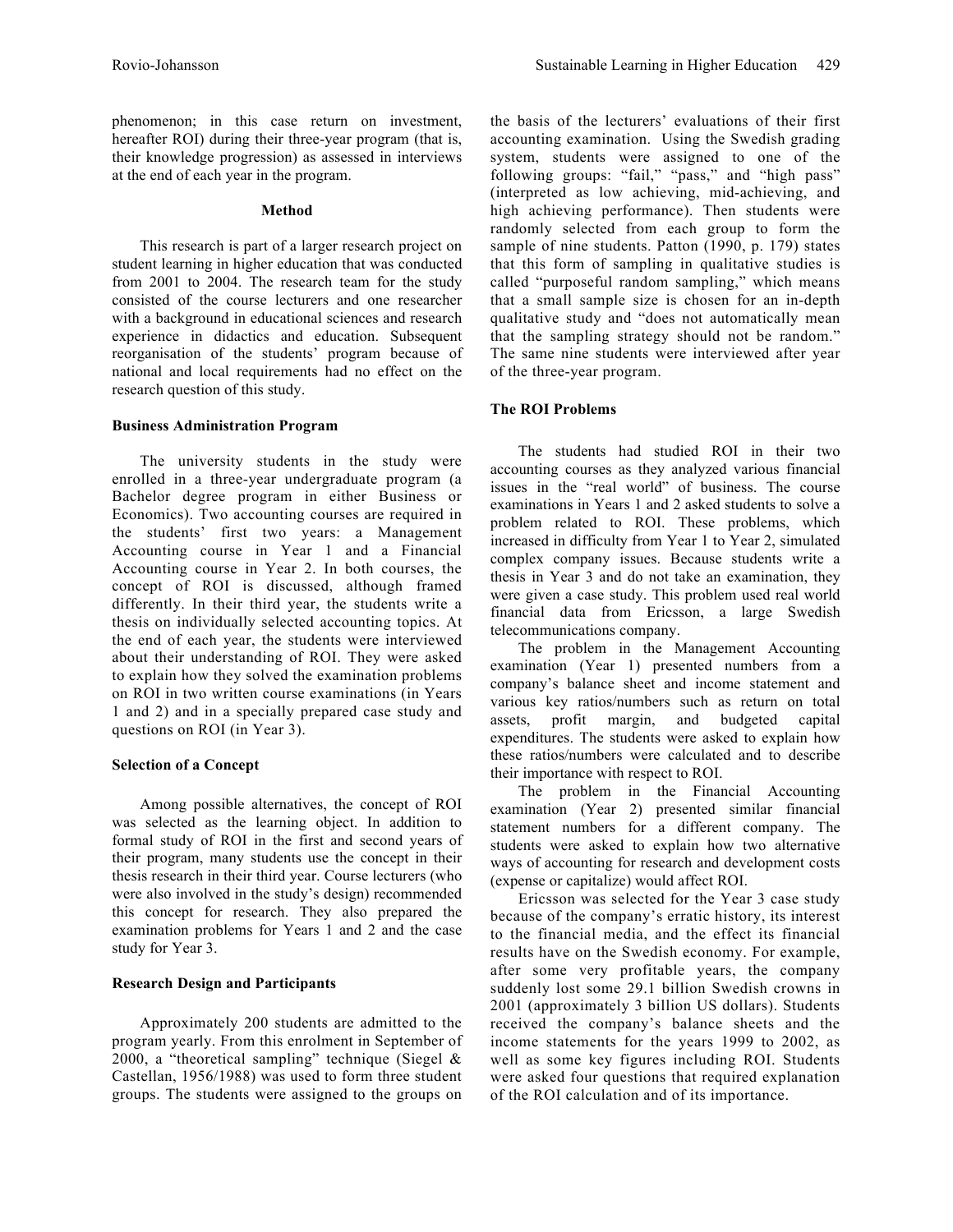## **Interviews**

A researcher who was not involved in the course planning, instruction, examinations, or the case study conducted the 27 interviews (3 interviews each for the 9 students). A semi-structured question format was used with the students. Follow-up questions were asked as needed to clarify their responses. Each interview lasted between 40 and 90 minutes. The third year interviews were longer than the first and second year interviews because the students needed more time to read and analyze the case study. The audiotapes were subsequently transcribed verbatim (Linell, 2009).

The nine students in the sample were interviewed after their examinations in Years 1 and 2 and after they had completed their thesis in Year 3. In the first interview, after the interviewer had described the research project and its goals, the interviewer asked the students to talk freely about their experiences in their courses and various examinations in the program. The intent of this introduction was to make students feel comfortable with the interview situation (Kvale, 1996).

Alvesson (2003, p. 22) states, "Interviewees are then not seen—as in the moral storytelling metaphor just as eager to save or improve their egos or their organization's reputation through more or less routinized and unreflective self-promoting (or organization-promoting) statements but as *politically aware and politically motivated actors* [emphasis in the original]*.* Actors may use interviews for their own political purposes." Czarniawska (2007, p. 13) also concludes that interviewee responses to questions cannot be regarded as "the windows into the depth of reality." Accordingly, the researcher must differentiate between the interviewees' experiences, based on the collected data, and the stories they tell.

In the Year 1 interview, the researcher-interviewer used the students' examination solutions (course: Management Accounting) to stimulate their recollection of how they understood ROI. They were shown their examination solutions and were asked to explain how they arrived at the calculation of ROI. The same procedure was followed in the Year 2 interview (course: Financial Accounting). Bloom (1953) calls this interview technique "stimulated recall."

A different procedure was used in the Year 3 interview. The students, who were presented with a case study they had not seen before, were asked to examine the financial data in the problem and then to calculate ROI and explain its importance as an evaluation metric for companies.

# **Analyzing the Interviews**

The 27 interviews were transcribed, categorized, translated, and analyzed. The students' interview statements were compared, year-to-year, to learn if and how their statements changed in the three-year period. To identify the qualitative differences among students' answers and the different categories of descriptions (the hierarchy), the students' statements were iteratively compared in the analysis. In the analysis of the interviews, critical aspects are the analytical tools used to analyze the students' understanding and the qualitative differences among their answers.

The comparison of the students' statements required an iterative process of interpretation in which the context (the students' learning level) shifted from year to year. The idea that words receive their meaning from their context originates with Wittgenstein's (1953/1997) reaction to linguists' atomistic view of "language meaning."

Based on the differences in structure and content of the students' interview statements, the analysis yielded three categories of description for their understanding of ROI. The interview statements in each category have the same structure and content. The categories of descriptions (Categories A, B, and C) have an ascending order of calculation complexity and content originality; that is, Category B builds on Category A, and Category C builds on Category B.

## **Findings**

The study shows that it is possible to detect the critical aspects of a concept, as well as the difficulties related to the conceptualization of the concept (Ingerman et al., 2009; Kullberg, 2010; Mårtensson, 2015; Pang, Linder, & Fraser, 2006; Rovio-Johansson, 1999; Runesson, 1999). This knowledge can be useful in education in areas other than accounting and related financial courses. Teachers should carefully examine the students' discerned critical aspects of the concepts they teach because they form the basis for learning; these aspects are essential for developing the capability for learning the intended content.

In general, the results may contribute to the development of the curriculum in higher education. The analysis of the students' qualitatively different ways of understanding the concept ROI indicates *how* they understand the concept, *which aspects* they discern, and in *what way* they use their knowledge for problem-solving. This study reveals some difficulties students have in understanding a basic accounting/financial concept.

The following excerpts from the three interviews (labelled by Category and Interview) illustrate this progression of students' knowledge. A brief commentary on the students' statements follows each interview group. The numbers in parentheses indicate the student number and the interview year. The interview excerpts selected for inclusion are those that are most representative of the students' comments.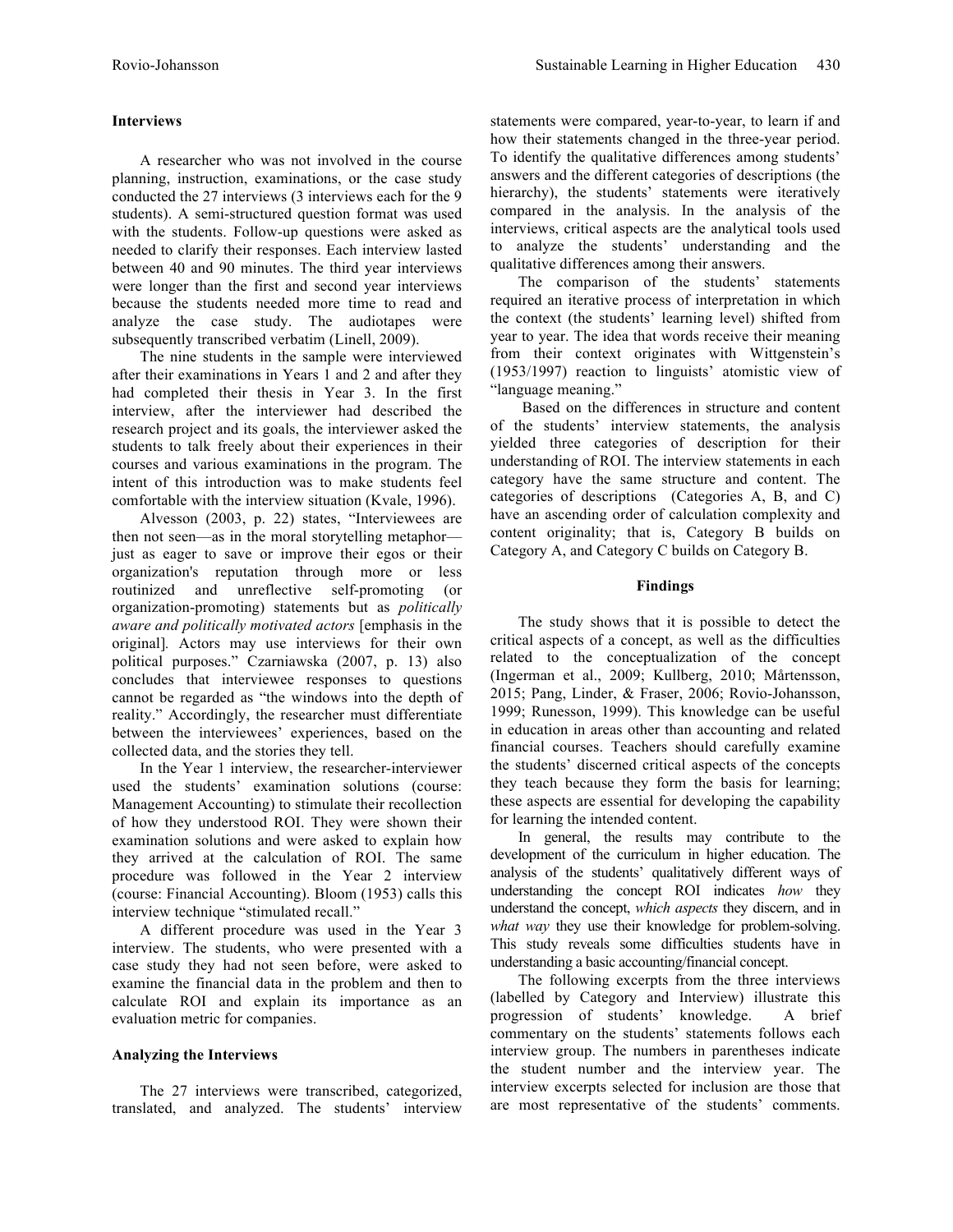| Category of<br>Description | Interview I | $n*$ | Interview II | n* | Interview III<br>$n^*$ |
|----------------------------|-------------|------|--------------|----|------------------------|
|                            |             |      | А2           |    | A.                     |
|                            | B1          |      | B2           |    | B3                     |
|                            |             |      | Πn           |    |                        |

Table 2

Table 1 *Students' Interview Statements by Categories of Description*

\*= number of students per category of description

| Students' Statements in Interviews in Year 1 |                                                                                                                                                                                                                                                                                                                                                                                                                                                                                                                                                                                                                                                       |  |  |  |  |
|----------------------------------------------|-------------------------------------------------------------------------------------------------------------------------------------------------------------------------------------------------------------------------------------------------------------------------------------------------------------------------------------------------------------------------------------------------------------------------------------------------------------------------------------------------------------------------------------------------------------------------------------------------------------------------------------------------------|--|--|--|--|
| Category                                     | Interview answers in Year 1                                                                                                                                                                                                                                                                                                                                                                                                                                                                                                                                                                                                                           |  |  |  |  |
| A1                                           | The turnover rate illustrates there is a rather high return on the capital in the company for a<br>forest company. (Student $6, I$ )                                                                                                                                                                                                                                                                                                                                                                                                                                                                                                                  |  |  |  |  |
| B <sub>1</sub>                               | It [ROI] depends a bit on what kind of business you're working in, if it is good or bad.<br>Preferably you should have a rapid return of capital as high as possible  that makes it [the<br>capital] work all the time  it is a measure of how well the invested capital has been working<br>during the specific time period, what you get in return on the capital invested  the owners<br>want to get as high a return on total assets as possible. (Student 9, I)                                                                                                                                                                                  |  |  |  |  |
| C1                                           | It [ROI] shows how well they have managed the assets to produce earnings  a high return on<br>capital. They have pulp mills and paper mills. Here you see how they have financed their assets.<br>It [ROI] will be a claim from the owners they want to get earnings from the money that they<br>have invested in the business[] It [ROI] is the earnings of the whole business. You have<br>the results before financial costs divided by total capital. You do not consider the financial part<br>or the debt-equity ratio [] Results, the profitability  are affected by many factors, for<br>instance, the market's ups and downs. (Student 5, I) |  |  |  |  |

Students' knowledge between the interviews may increase or change as the result of many activities and factors outside their classroom instruction. However, phenomenographic research does not investigate external contextual factors.

Table 1 gives an overview, on group level, of the number of students in the sample (n=9) and their distribution, in vertical columns as Categories of description and horizontal the interview year, I, II and III (corresponding to year 1, 2 and 3 in the educational program). As mentioned previously, the Categories indicate students' level of knowledge, A the lowest level, C the highest level and B the intermediate level. For example, in Category A (horizontal) students' knowledge progression is shown as well as the number of students at the lowest level; in Interview I (n=5), in Interview II  $(n=5)$  and Interview III  $(n=3)$ . Finally, there is, on group level, a *horizontal knowledge progression* on this level, in Category A1 and Interview I, in Category A2 and Interview II, and in Category A3 and Interview III; the same progression is observed in Category B and Category C. Accordingly, there is also, on group level, a *vertical knowledge progression* each year among the

students in the sample, which will be explained below in Table 2, Table 3, Table 4 and Table 5.

In the student statements and in the analyses of their statements, the year is indicated by a number (1, 2, or 3) and a Category of Description by letter (A, B, or C). Interview I, Interview II and Interview III indicate interviews carried out the first, the second and the third year of the students' educational program.

Table 2 shows the students' knowledge progression the first year, illustrated by their answers in each Category A, Category B and Category C. The answer A1, selected among the answers  $(n=5)$  in Category A1 in year 1, is assessed as the best representative of the Category A1 (among the five answers). The same count for the answer B1 and C1. Put together, Category A1, Category B1 and Category C1 represent and illustrate the students' knowledge progression in year 1(vertical column).

In A1, the student discerns one critical aspect of the concept ROI: the turnover rate. The company in A1 is only vaguely described as "a forest company." In B1, the student discerns three critical aspects of ROI: turnover rate, management of capital employed, and the kind of company and its market. ROI in B1is discerned as "as rapid a return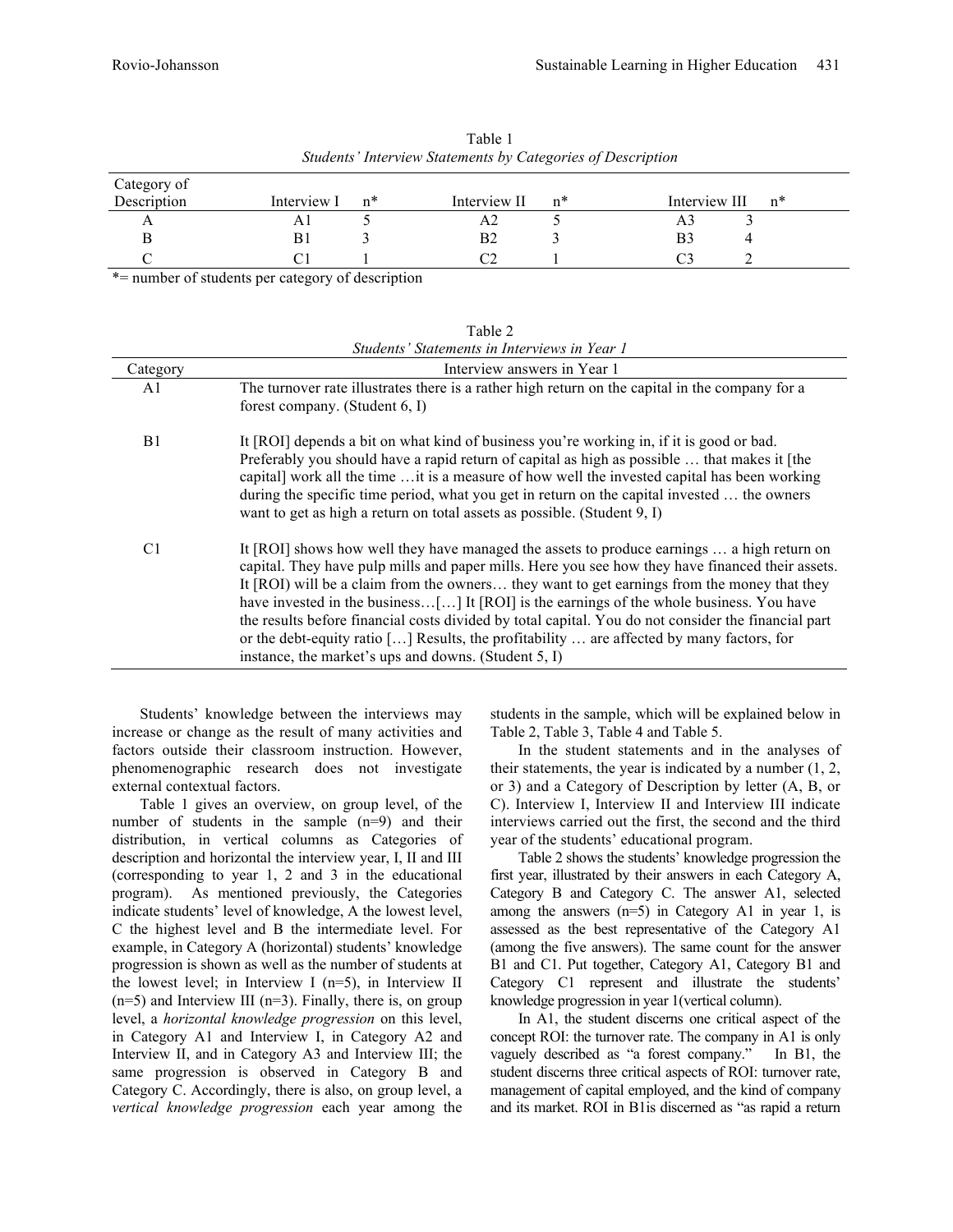|           | Interview answers in Year 2                                                                                                                                                                                                                                                                                                                                                                                                                                                                                                                                                          |
|-----------|--------------------------------------------------------------------------------------------------------------------------------------------------------------------------------------------------------------------------------------------------------------------------------------------------------------------------------------------------------------------------------------------------------------------------------------------------------------------------------------------------------------------------------------------------------------------------------------|
| Category  |                                                                                                                                                                                                                                                                                                                                                                                                                                                                                                                                                                                      |
| A2        | Return on investment refers to Retained Earnings, which are the total earnings of the company. Figure<br>10 is operating profit plus financial income divided by total capital, which then is on the balance sheet<br>[] This is a way to find out how well business operations have been managed the quality of the<br>management of capital employed. (Student 4, II)                                                                                                                                                                                                              |
| <b>B2</b> | If you are going to look at the return on total assets, then you look at the profit before financial<br>income and expenses. You then compare these ratios between different companies. You have to<br>consider how they [companies] are financed. These figures show the company has high financial<br>expenses because they have borrowed a lot, but this should not affect this ratio when you are<br>comparing companies [] Later you should add the financial revenues [] financial revenues<br>should be included and then you should divide by total capital. (Student 8, II) |
| C2        | It ROI] depends a bit on different things  what type of industry and the degree of risk you take.<br>There is a high risk in this industry. Of course, with higher risk, a higher turnover rate is needed. As<br>for the capital, it is not possible to say that there is a specific amount and that it has to be that<br>amount. Rather it is a bit dependent on the phase the company or the business is going through. If<br>you are just at the beginning you may not expect to have an enormously high earning capacity.<br>Different factors affect it [ROI]. (Student (5, II) |

|                | Table 4                                                                                                                                                                                                                                                                                                                                                                                                                                                                                                                                                      |
|----------------|--------------------------------------------------------------------------------------------------------------------------------------------------------------------------------------------------------------------------------------------------------------------------------------------------------------------------------------------------------------------------------------------------------------------------------------------------------------------------------------------------------------------------------------------------------------|
|                | Students' Statements in Interviews in Year 3                                                                                                                                                                                                                                                                                                                                                                                                                                                                                                                 |
| Category       | Interview answers in Year 3                                                                                                                                                                                                                                                                                                                                                                                                                                                                                                                                  |
| A <sub>3</sub> | They [the company] have decreased their debt so you can hope for a positive development. You<br>probably want a return on investment that exceeds the interest cost. But I don't know how to<br>relate it [ROI] to the profit and loss. I mean numerically. (Student 8, III)                                                                                                                                                                                                                                                                                 |
| B <sub>3</sub> | It is very difficult to say. The business has to manage without debt [] The company wants long-<br>term profit, but it may not succeed [] In some years the company has had very large amounts of<br>debt. [] In this industry there is a high risk when investing money in such a company, so you<br>really want to have a good return on capital. (Student 4, III)                                                                                                                                                                                         |
| C <sub>3</sub> | There are many different factors that have an influence [on ROI] such as industry conditions,<br>business cycles, and management [] The company's debt has decreased. The owners want a<br>positive return on their investments []. One must compare alternative investments. You may<br>get maybe 3.0 % or 3.5 % on bank savings, with little risk. For more risk, you should have a<br>higher return, perhaps 6 % or 7 %, even 8 %. I don't think it is reasonable for the company's<br>owners to expect such a return from this company. (Student 7, III) |

of capital," which indicates that "rapid return" is a critical aspect of ROI. In C1, the student discerns three critical aspects of ROI: turnover rate, management of capital employed, and the kind of business and its market. In C1 the student suggests a fourth aspect of ROI (the owners' perspective on profitability) as shown by the statement, "They want to get earnings from the money that they have invested in the business."

Table 3 shows the students' knowledge progression in the second year, shown by Category A2, Category B2 and Category C2. The same principle is used to select student answers to each Category, as in Table 2 (described above). Taken together, Category A2, Category B2 and Category C2 show the students' knowledge progression in year 2 (vertical column).

In A2, the student discerns one critical aspect of ROI: the quality of the management of capital employed. The student describes the calculation ROI and its effect. In B2, the student discerns the following critical aspects of ROI: the kind of company and its market and stage of development. The student focuses on the arithmetic calculation of ROI even if the understanding of profit (income and expenses) initially seems somewhat hesitant. After calculating ROI correctly, the student adds that financial revenues must also be considered. This is

Table 3 *Students' Statements in Interview in Year 2*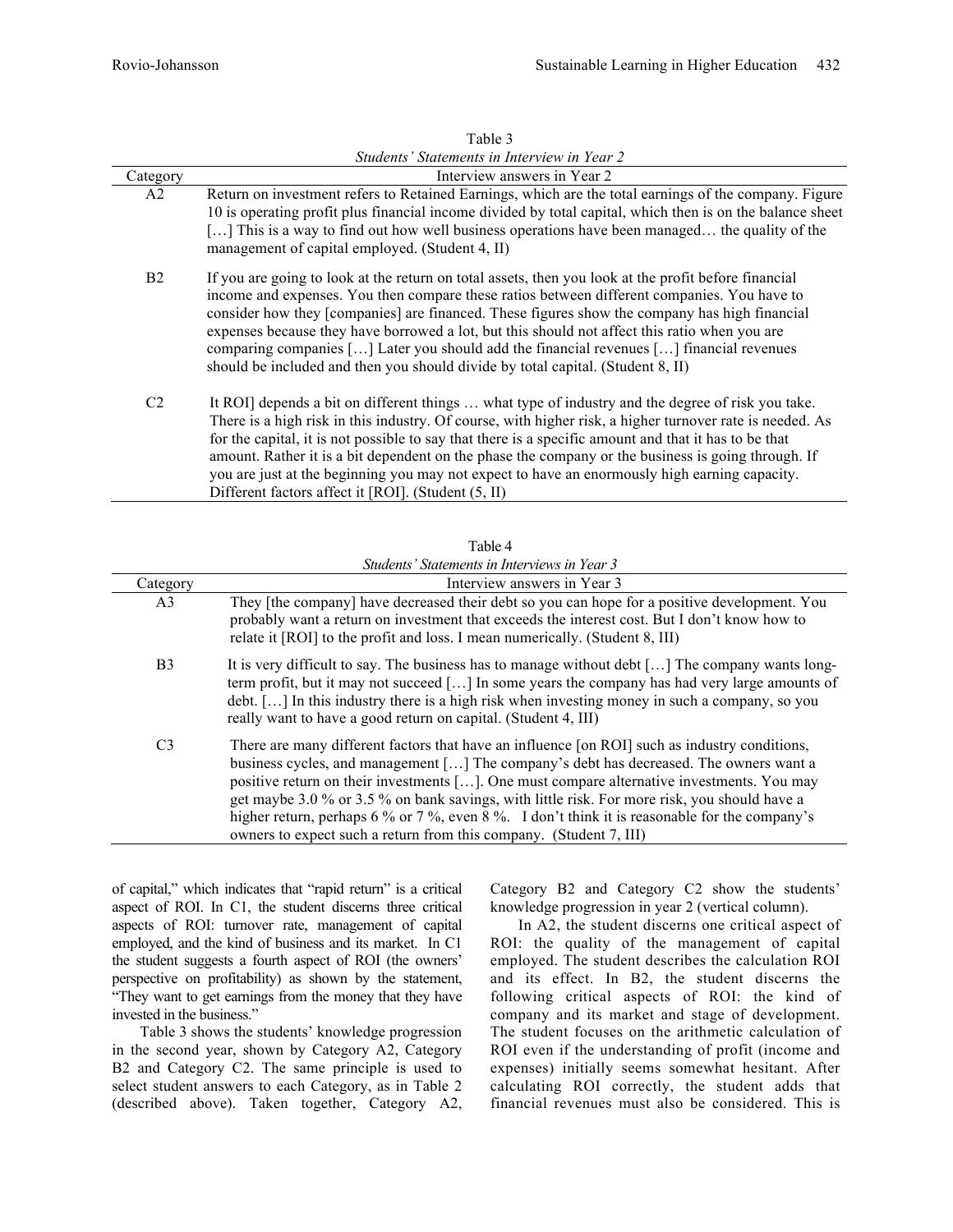critical because the student now understands that ROI is used to compare companies in the same industry sector. In C2, the student identifies several critical aspects of ROI: the turnover rate, the company stage (e.g., a new start-up or an established company), and the risk associated with investments. This student also comments on the many different factors that affect companies' results and their ROI.

Table 4 shows the students' knowledge progression in the third year, shown by Category A3, Category B3 and Category C3 (vertical column). The selection of students' answers is done the same way as in Table 2 and Table 3 (see above).

In A3, the student (who takes the owners' perspective) discerns three critical aspects of ROI: the company's debt level, comparative interest rates, and the size of the capital employed. In a comparison of bank interest rates with required rates of return for companies, the student indicates an awareness of the risk the company faces with its investments. In B3, the student (who focuses on profitability as an arithmetic exercise) discerns the critical aspects of the market, the risk, and the time perspective related to investments. In C3, the student recognizes that several factors influence

ROI and discerns several critical aspects of ROI: kind of industry (market), the business cycle, owners' demands, the risk of investments, and profitability (as a positive development of the company's activities).

Table 5 presents students' understanding of the critical aspects of ROI, the phenomenon experienced by the students. Each of students' statements, in Table 2, Table 3 and Table 4, is a description of a student´s understanding of ROI and contains the critical aspects of ROI, discerned and experienced by the student.

In Table 5, the *horizontal knowledge progression*, in students' statements, A1 to A3, B1 to B3 and C1 to C3, is shown as a change in students' meaning making and as a change in student's knowledge of the concept ROI in each year (Interview I, to Interview II to Interview III). In Table 5, the interviews indicate a progression among the students: from being able to understand and calculate ROI; to predict ROI; and finally, to calculate achievable and favourable ROI. It can be argued, that it is a knowledge progression of the concept ROI from a less complex level to a most complex level where all critical aspects are included (from the students' perspective).

| suurus<br>Quantumvery Different trays of Understanding KOT in thier views 1, 11, and 111                           |                                                          |                                                                                                              |                                                                                                                                                                 |  |  |  |  |  |
|--------------------------------------------------------------------------------------------------------------------|----------------------------------------------------------|--------------------------------------------------------------------------------------------------------------|-----------------------------------------------------------------------------------------------------------------------------------------------------------------|--|--|--|--|--|
| Ways of under-                                                                                                     |                                                          |                                                                                                              |                                                                                                                                                                 |  |  |  |  |  |
| standing                                                                                                           | Interview I                                              | Interview II                                                                                                 | Interview III                                                                                                                                                   |  |  |  |  |  |
|                                                                                                                    | To understand and                                        | To predict ROI                                                                                               | To calculate achievable and                                                                                                                                     |  |  |  |  |  |
| Influential<br>factors                                                                                             | calculate ROI                                            |                                                                                                              | favourable ROI                                                                                                                                                  |  |  |  |  |  |
| Category A:<br>Elements used in the<br>calculation of ROI                                                          | turnover rate                                            | turnover rate<br>$\bullet$<br>and company<br>comparison<br>management of<br>$\bullet$<br>capital<br>employed | turnover rate<br>$\bullet$<br>cost of capital<br>٠<br>amount of capital<br>$\bullet$<br>employed                                                                |  |  |  |  |  |
| Category B:<br>An interpretative process of<br>understanding business<br>activity and ROI                          | company and its<br>industry<br>company and its<br>market | stage of the<br>$\bullet$<br>company<br>type of<br>$\bullet$<br>company and<br>its market                    | market<br>profitability<br>time perspective                                                                                                                     |  |  |  |  |  |
| Category C:<br>An extended, "real life"<br>interpretative process of<br>understanding business<br>activity and ROI | owners' demands<br>$\bullet$                             | risk level of<br>$\bullet$<br>investment<br>other factors<br>$\bullet$<br>influencing<br>profitability       | situation of the<br>$\bullet$<br>industry<br>market risk<br>$\bullet$<br>risk of investment<br>$\bullet$<br>profitability and other<br>٠<br>influential factors |  |  |  |  |  |

Table 5 *Students' Qualitatively Different Ways of Understanding ROI in Interviews I, II, and III*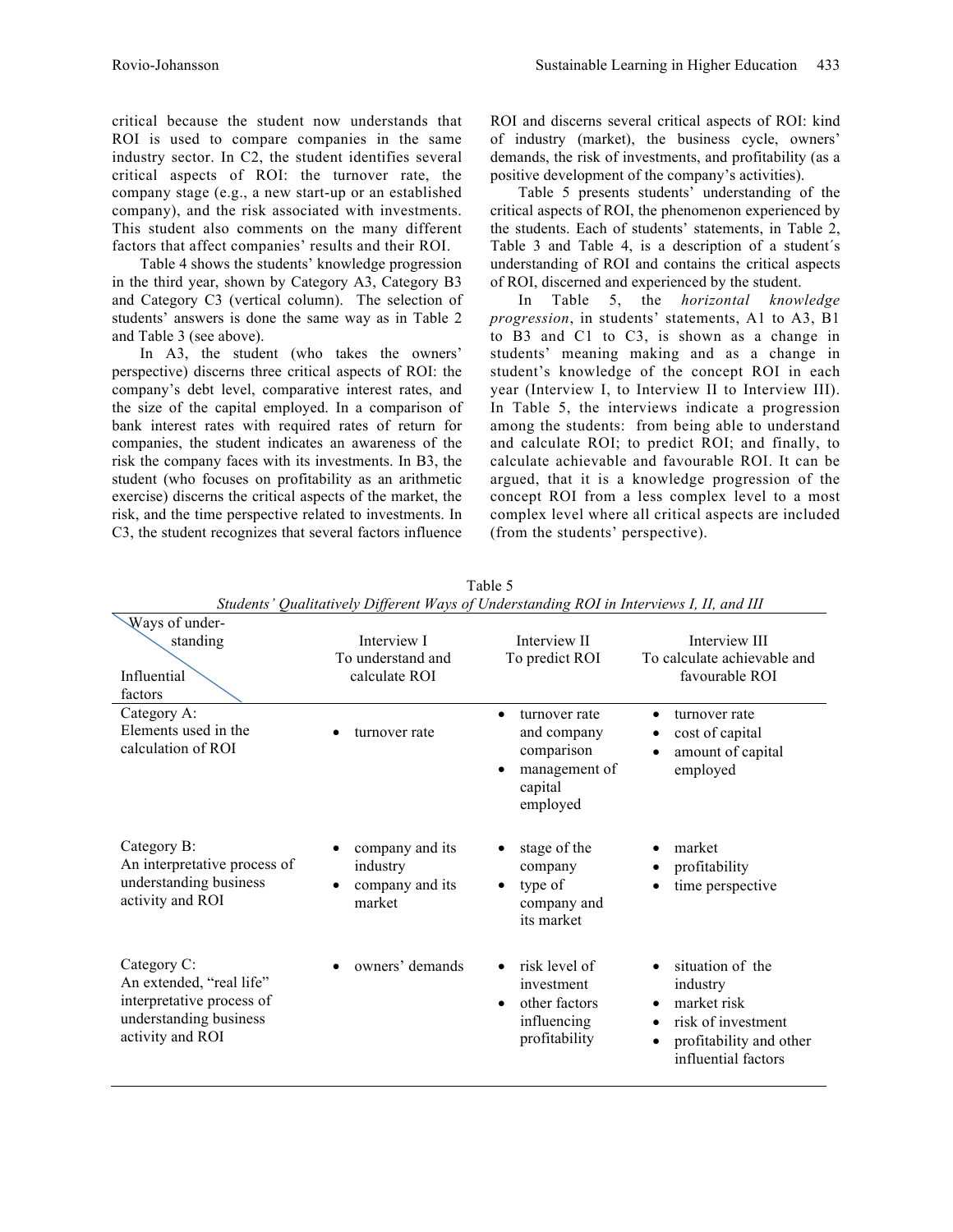The vertical columns, in Interview I, Interview II and Interview III, show the students' *vertical knowledge progression*. This is a knowledge progression among the students from (vertical): locating elements used in the calculation of ROI; to an interpretative process of understanding business activity and ROI; and finally, to making an extended "real life" interpretative process of understanding business activity and ROI. This vertical knowledge progression, also indicate a knowledge progression of the concept ROI from a less complex level to a most complex level where all critical aspects are included each year in Interview I, Interview II and Interview III.

These results, in particular, may provide valuable didactic knowledge for lecturers in accounting classes, such as Management Accounting and Financial Accounting, when planning or revising curricula, courses, and teaching sequences. Given that variation theory as a learning theory is used to enhance the quality of teaching and learning, these aspects are important from the students' perspective (Ingerman et al., 2009; Lo, 2012; Marton, 2015; Rovio-Johansson, 2013) on problem-solving processes (Rovio-Johansson, 1999; Rovio-Johansson & Johansson, 2006; Runesson, 1999, 2005, 2006) and for support of teachers' professional development (Holmqvist, 2011; Kullberg et al., 2015; Pang & Lo, 2012; Rovio-Johansson & Lumsden, 2012). To understand the relationship between teaching and learning outcomes are important for teachers' professional development in higher education (Allan & Clarke, 2007; Burns, 2013; Kullberg et al., 2015; Marton, 2015; Pang & Lo, 2012; Phan, 2014; Rovio-Johansson, 2013; Rovio-Johansson & Lumsden, 2012; Tait, 2009).

To establish the credibility and trustworthiness of the research, the research team paid special attention to the context: the environment in higher education as evidenced by the program and course levels and the complexity of the student ROI problems. After the analysis of the data and the creation of the three categories of description, an external coder (a colleague of the lecturers and the researcher) analyzed the students' interview statements in order to confirm the accuracy of the categorizations. Some differences were found between the coder's categorizations and the research team's categorizations, but these differences were very minor. Marton (1986, p. 35) states: "The original findings of the categories of descriptions are a form of discovery, and discoveries do not have to be replicable."

#### **Discussion**

In the study's design, conduct, and analysis (based on intersubjective agreement by the research team of lecturers and researcher) respect for the credibility and trustworthiness of the qualitative and phenomenographic research approach was paramount (see Kvale, 1996; Patton, 1990; Merriam, 1998). As Kvale (1996) writes, credible research generally derives from the (a) the correspondence between the results and what is known from previous research studies, (b) the likelihood of the categories, and (c) the distinctiveness and exclusiveness of the categories. Trustworthy research depends on how the data were collected and analyzed and on how the conclusions are derived from these data. The students' identities were protected in this study by adherence to generally accepted rules for ethical research (Kvale, 1996). The research was also guided by the code of *Good Research Practice* adopted by the Swedish Research Council (2011). This code requires that the Ethical Review Board approve the background information for the research project. The anonymity of the research participants must also be protected. In addition, the participation of the students in this study was voluntary; students could leave the interviews and the research project whenever they wished.

In Interview I, after the examination in Year 1, some students had a fragmented understanding of ROI while a few had a relatively good understanding. In Interview II, after the examination in Year 2, the students' statements featured the calculation of ROI, although some confusion remained about its relevance. In Interview III, when the case study was presented, about one-half of the students had achieved an understanding of ROI equal to entry-level accountants. According to the lecturers on the research team, these students were qualified to make some decisions, estimates, and evaluations in the professional financial/accounting environment. They had a fundamental understanding of ROI (its calculation, influences, and importance) that laid the foundation for further development. In brief, the students had achieved the level of sustainable learning.

The results of this study show that the critical aspects that are discerned and kept in focal awareness are of decisive importance for students' knowledge progression. More results from different subject matter areas increase the possibilities for teachers to revise and reorganize teaching, curricula, syllabi, and instruction materials so that student learning and knowledge progression in higher education are enhanced.

In order to improve the quality of student learning, students must be trained to perceive the critical aspects of the object of learning as their studies progress. In the interviews for this study, the problem-solving process was important in revealing the critical aspects of the students' knowledge. These discerned aspects were revealed in the analyses of the interviews. In the problem-solving process, the less successful students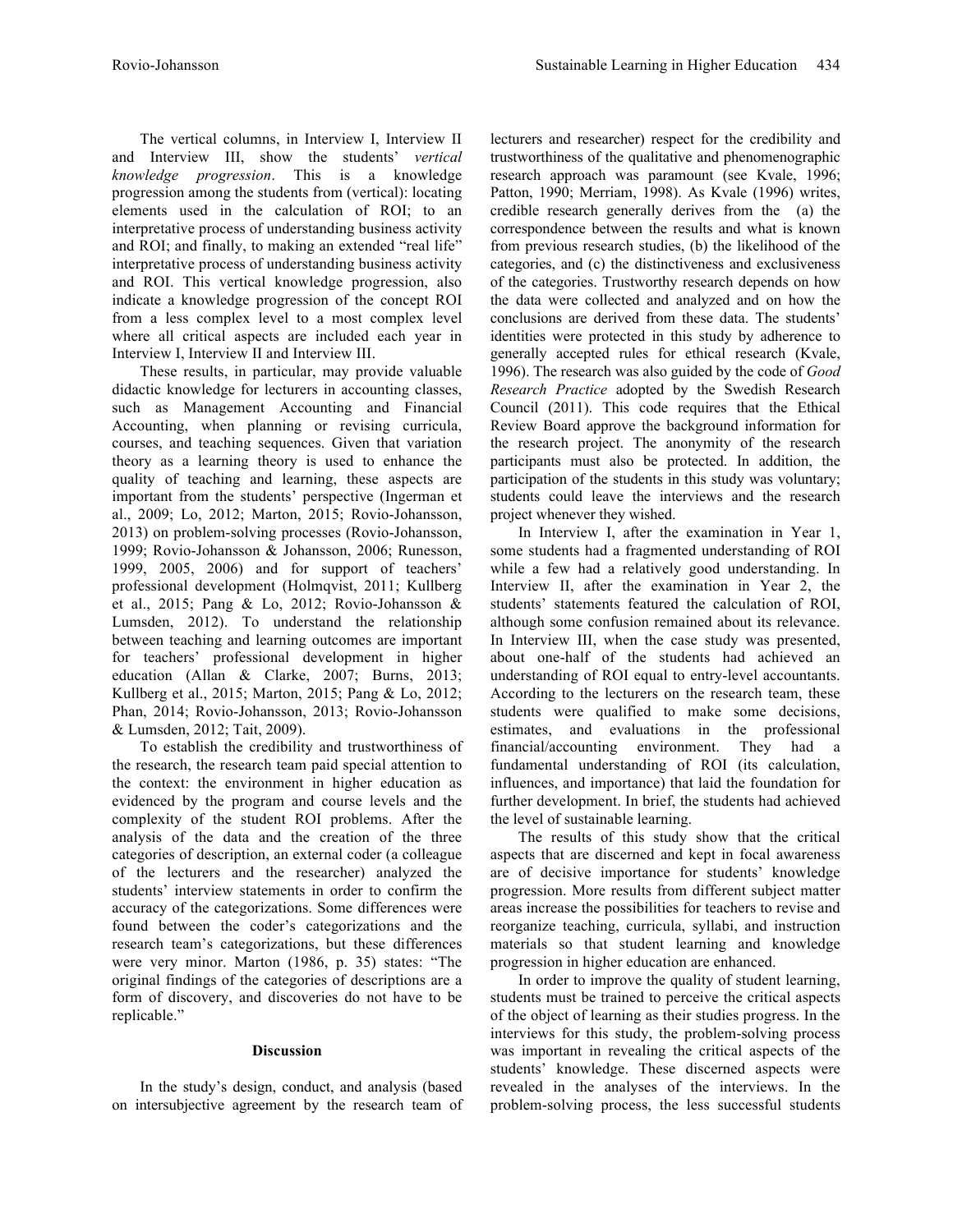discerned fewer critical aspects than the more successful students. Therefore, it is suggested that teachers be especially aware of the difficulties students encounter with studied concepts in the subject matter. These findings can show lecturers how to effectively reorganize teaching to enhance students' understanding of subject matter and to achieve sustainable learning.

The possibilities for generalization from this qualitative study are necessarily somewhat restricted since the study focuses on one concept taught in accounting courses and how nine students, selected by theoretical sampling, understood that concept over a time period of three years. However, while the results of this study are specific for the one phenomenon, the research approach is general. Therefore, more studies, using the approach applied in this study, are needed that can test and validate these specific results due to the scarcity of longitudinal studies on students' sustainable learning in higher education.

## **Conclusions**

The purpose of this study was to explore students' knowledge progression in accounting studies in a threeyear university business program. How is the student's understanding of the same financial concept sustained during a three-year program? To answer the research question, a sample of nine students was followed for the three years. Their knowledge progression was studied based on analyses of their descriptions of their understanding of ROI as presented in two examination problems and a case study.

Students' knowledge progression was assessed by their understanding of the critical aspects of ROI. Using categories of description, the study finds variations in how students perceive these aspects and in their knowledge progression (Rovio-Johansson & Johansson, 2006). The study supports previous research that looks at the qualitatively different ways students experience economic concepts (Dahlgren, 1978; Marton & Pang, 2013a, b; Pang, 2002; Pang & Marton, 2005; Pong, 2000).

The study shows the capability for learning has to be sustainable (Rovio-Johansson & Johansson, 2006). Students who find employment in the fields of accounting and finance will enter a world in which accounting rules and regulations, financial and accounting instruments, and political and social structures are all in constant flux (Lo, 2012; Marton, 2015). The student who has learned how to acquire and develop scientific knowledge has the greatest chance to understand and manage this changing environment (Burns, 2013; Ingerman et al., 2009; Lo, 2012; Marton, 2015; Rovio-Johansson & Johansson, 2006; Rovio-Johansson & Lumsden, 2012; Vikström, 2014). Creating the conditions for sustainable learning in higher education is a responsibility of the highest order.

# **Future research**

The study confirms that the phenomenographic approach and variation theory are powerful tools that can be used to enhance students' learning outcomes in higher education (Akerlind, 2015; Ingerman, 2003; Marton, 2015; Rovio-Johansson, 2013; Tait, 2009; Wood, 2000) and at the compulsory school level (Holmqvist, 2011; Ingerman et al., 2009; Kullberg, 2010; Kullberg et al., 2015; Mårtensson, 2015; Runesson, 2008; Vikström, 2014). This study may be used as a model for other studies of student learning in various subject matter areas. Even though the subject content in this study is specific, the methodology of variation theory is applicable to other disciplines.

The relationship between teaching and learning outcomes is an issue of great importance to researchers and educators alike (Allan & Clarke, 2007; Burns, 2013; Holmqvist, 2011; Kullberg et al., 2015; Marton, 2015; Nuthall, 2004; Pang & Lo, 2012; Phan, 2014; Rovio-Johansson, 2013; Rovio-Johansson & Lumsden, 2012; Tait, 2009). However, more research is needed to improve the understanding of the relationship between teaching and students' learning and to enhance higher education teachers' professionalization. More research is also needed in different subject matter areas so that teachers have more possibilities to revise their teaching, curricula, syllabi, and other instruction materials. These revisions can help teachers advance students' knowledge progression.

# **References**

- Akerlind, G. (2008). A phenomenographic approach to developing academics' understanding of the nature of teaching and learning. *Teaching in Higher Education, 13*(6), 633-644.
- Akerlind, G. (2015). From phenomenography to variation theory: A review of the development of the variation theory of learning and implications for pedagogical design in higher education. *HERDSA Review of Higher Education, 2*, 5-26.
- Allan, J. & Clarke, K. (2007). Nurturing environments in Higher Education through teaching study skills: To embed or not to embed? *International Journal of Teaching and Learning in Higher Education, 19*(1), 64-76.
- Alvesson, M. (2003). Beyond neopositivists, romantics, and localists: A reflexive approach to interviews in organizational research. *Academy of Management Review, 28*(1), 13-33.
- Anderberg, E., Nordén, B., & Hansson, B. (2009). Global learning for sustainable development in higher education: Recent trends and a critique. *International Journal of Sustainability in Higher Education, 10*(4), 368-378.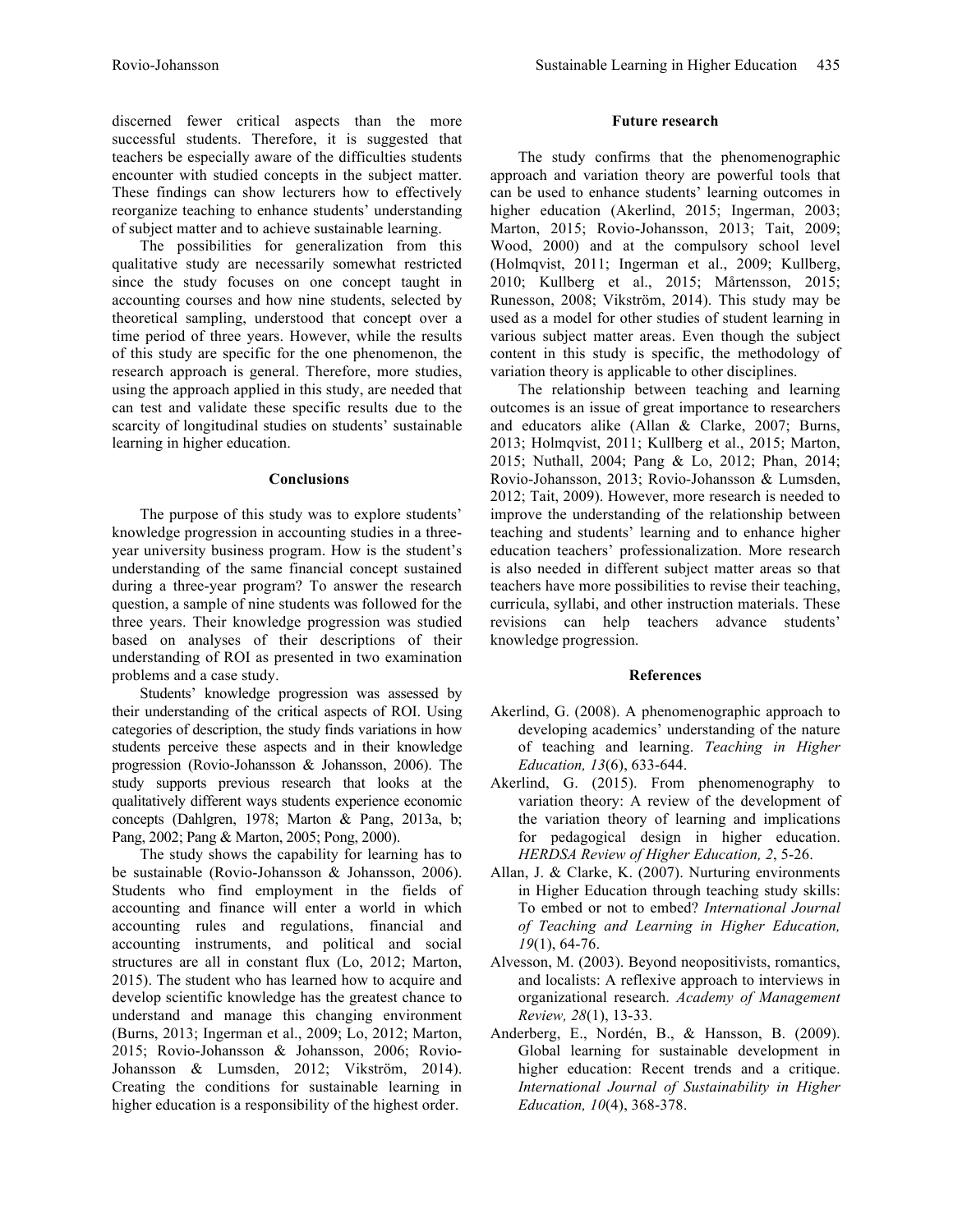- Biggs, J. B. (1979). Individual differences in study processes and the quality of learning outcomes. *Higher Education, 8*(4), 381-394,
- Bloom, B. S. (1953). Thought-processes in lectures and discussions. *Journal of General Education, 7*(3), 160-169.
- Booth, S., & Ingerman, Å. (2002). Making sense of Physics in the first year of study. *Learning and Instruction, 12,* 493-507.
- Bowden, J., & Marton, F. (1998). *The university of learning. Beyond quality and competence*. London, UK: Kogan Page.
- Burns, H. (2013). Meaningful sustainability learning: A study of sustainability pedagogy in two university courses. *International Journal of Teaching and Learning in Higher Education, 5*(2), 166-175.
- Czarniawska, B. (2007). *Shadowing and other techniques for doing fieldwork in modern societies.* Malmö, SE: Liber.
- Dahlgren, L. O. (1975). Qualitative differences in learning as a function of content-oriented guidance*. Gothenburg Studies in Educational Sciences, 15*. Acta Universitatis Gothoburgensis. University of Gothenburg, Sweden: University of Gothenburg.
- Dahlgren, L. O. (1978). *Effects of University Education on the Conception of Reality*. Paper presented at the Fourth International Conference on Improving Teaching, July 26-29, 1978, Aachen, Germany. Reports from the Institute of Education, 65. University of Gothenburg, Sweden: University of Gothenburg.
- Dewey, J. (1910/1991). *How we think.* New York, NY: Prometheus Books.
- Entwistle, N. J. (1988). Motivational factors in students' approaches to learning. In R. R. Schemeck (Ed.), *Learning strategies and learning styles* (pp. 21-51). New York, NY: Plenum.
- Fensham, P. J. (2009). Real world contexts in PISA Science: Implications for context-based science education. *Journal of Research in Science Teaching, 46*(8), 884-896*.*
- Holmqvist, M. (2011). Teachers' learning in a learning study. *Instructional Science, 39*(4), 497-511.
- Holmqvist, M. (Ed.) (2006). *Lärande i Skolan. Learning Study som Skolutvecklingsmodell.*  [Learning in school. Learning study as a model of school development]. Lund, SE: Studentlitteratur.
- Hopkinson, P., & James, P. (2010). Practical pedagogy for embedding ESD in science, technology, engineering and mathematics curricula. Special issue: Competences for sustainable development and sustainability: Significance and challenges for ESD. *International Journal of Sustainability in Higher Education*, *11*(4), 365-379.
- Ingerman, Å. (2003). Expounding on physics: A phenomenographic study of physicists talking of

their physics. *International Journal of Science Education, 25*(12), 1489-1508.

- Ingerman, Å., Berge, M., & Booth, S. (2009). Physics group work in a phenomenographic perspective – learning dynamics as the experience of variation and relevance. *European Journal of Engineering Education, 34*(4), 349-358.
- Jakobsson, A., Davidsson, E., Karlsson, K-G., & Oskarsson, M. (2013). Exploring epistemological trends in students' understanding of science from the perspective of large-scale studies. *ISRN Education. 13*(1), 4-18. (Open access: Article ID 196014).
- Jerrim, J., & Micklewright, J. (2014). Socio-economic gradients in children's cognitive skills: Are crosscountry comparisons robust to who reports family background? *European Sociological Review, 30*(6), 766-781.
- Johansson, B., Marton, F., & Svensson, L. (1985). An approach to describing learning as a change between qualitatively different conceptions. In L. Pines & T. West (Eds.). *Cognitive Structures and Conceptual Change* (pp. 233-257). New York, NY: Academic Press.
- Kullberg, A. (2010). What is taught and what is learned: Professional insights gained and shared by teachers in mathematics. *Gothenburg Studies in Educational Sciences*, 293. Acta Universitatis Gothoburgensis. Göteborg, Sweden: University of Gothenburg.
- Kullberg, A., Mårtensson, P., & Runesson, U. (2015). What is to be learned? Teachers' collective inquiry into the object of learning. *Scandinavian Journal of Educational Research, 60*(3), 309-322.
- Kvale, S. (1996). *InterViews. An introduction to qualitative research interviewing.* Thousand Oaks, CA: Sage Publications.
- Linell, P. (2009). *Rethinking language, mind and world dialogically: Interactional and contextual theories of human sense-making*. Charlotte, NC: Information Age Publishing.
- Lo, M. L. (2012). Variation theory and improvement of teaching and learning*. Gothenburg Studies in Educational Sciences*, *323*. Göteborg, Sweden: University of Gothenburg.
- Lo, M. L., & Chick, P. M. (2016). Two horizons of fusion. *Scandinavian Journal of Educational Research*, *60*(3), 296-308.
- Lundgren, U. P. (2011): PISA as a political instrument One history behind the formulating of the PISA programme. In M. Pereyra, H-G. Kotthoff, & R. Cowen (Eds.), *PISA under Examination – changing knowledge, changing tests, and changing schools*, (pp. 17–30). The Netherlands: Sense Publisher.
- Mårtensson, P. (2015). *Att Få Syn På Avgörande Skillnader. Lärares Kunskap om Lärandeobjektet* [Learning to see distinctions. Teachers' knowledge of the object of learning]. Dissertation Series No.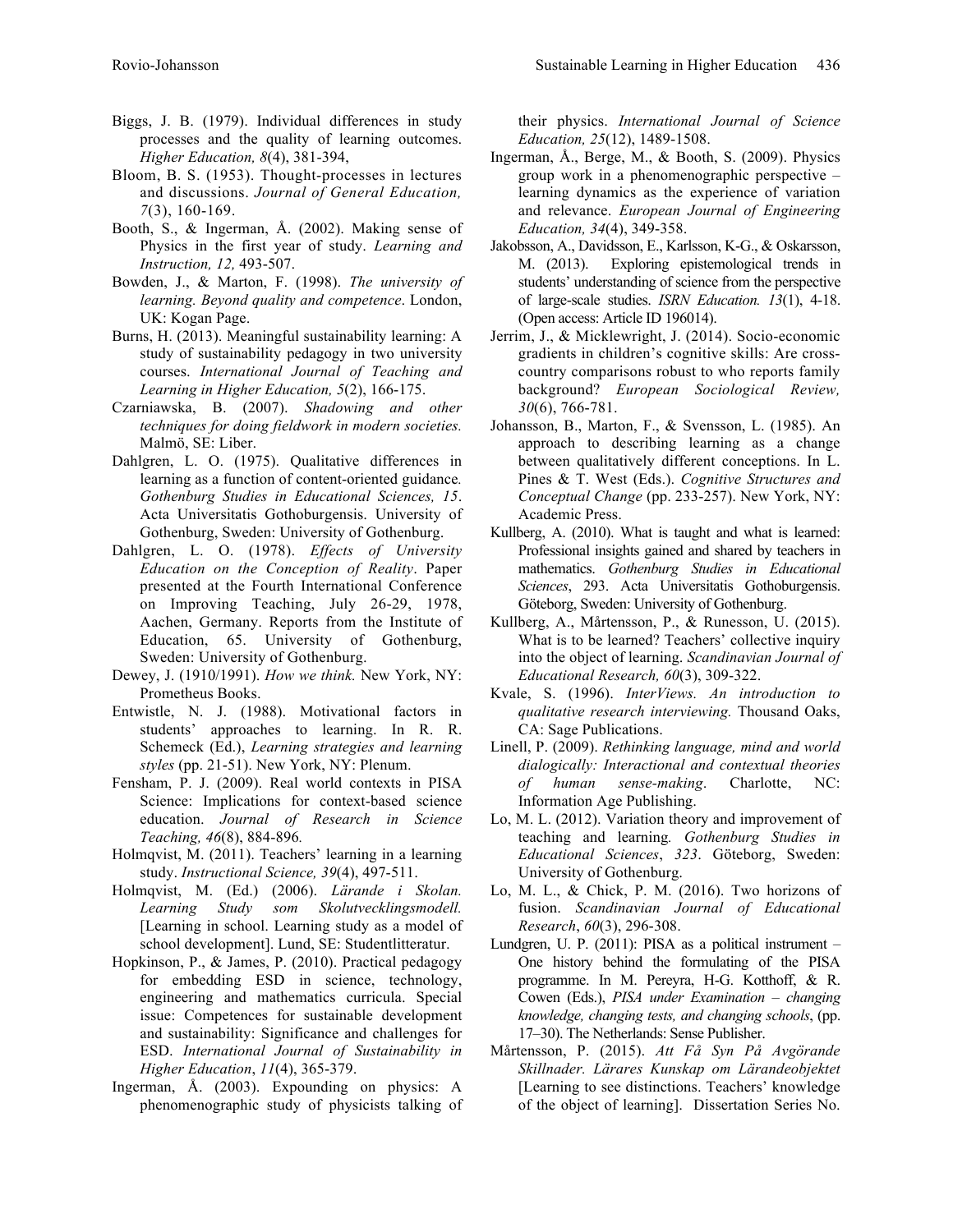29. Jönköping, Sweden: University of Jönköping: School of Education and Communication.

- Marton, F. (1976). *Skills as an aspect of knowledge. Some implications from research on students' conceptions of central phenomena in their subject.* Paper presented at the Second International Conference on Improving University teaching, July 13-16, 1976, Heidelberg, F.R., Germany. Reports from the Institute of Education, Göteborgs University, No. 55. Göteborg, Sweden.
- Marton, F. (1981). Phenomenography Describing conceptions of the world around us. *Instructional Science, 10*, 177-200.
- Marton, F. (1986). Phenomenography A research approach to investigating different understandings of reality. *Journal of Thought, 21*(3), 28-49.
- Marton, F. (1992). Phenomenography and "the art of teaching all things to all men". *International Journal of Qualitative Studies in Education, 5*(3), 253-267.
- Marton, F. (2015). *Necessary conditions of learning*. New York, NY: Routledge.
- Marton, F., & Booth, S. (1997). *Learning and awareness*. Mahwah, NJ: Lawrence Erlbaum.
- Marton, F., & Morris, P. (Eds.), (2002). *What matters? Discovering critical conditions of classroom learning*. Göteborg Studies in Education Sciences, 181. Göteborg, Acta Universitatis Gothoburgensis.
- Marton, F., & Pang, M. F. (2013a). Meanings are acquired from experiencing differences against a background of sameness, rather than from experiencing sameness against a background of differences: Putting a conjecture to test by embedding it in a pedagogical tool. *Frontline Learning Research, 1*(1), 24-41.
- Marton, F., & Pang, M. F. (2013b). Interaction between the learners' initial grasp of the object of learning and the learning resource afforded. *Instructional Science, 41*, 1065-1082.
- Marton, F., & Säljö, R. (1976). On qualitative differences in learning. Outcome and process. *British Journal of Educational Psychology, 46*(1), 4-11.
- Marton, F., & Tsui, A. B. M. (2004). *Classroom discourse and space of learning.* Mahwah, NJ: Lawrence Erlbaum.
- Maunula, T., Magnusson, J., & Echevarria, C. (2011). *Learning study – Undervisning Gör skillnad*. [Learning study – teaching makes difference]. Lund,SE: Studentlitteratur.
- Merriam. S. B. (1998). *Qualitative research and case study applications in education.* [Revised and expanded from *Case study research in education]*. San Francisco, CA: Jossey-Bass Publishers.
- Nuthall, G. (2004). Relating classroom teaching to student learning: A critical analysis of why

research has failed to bridge the theory-practice gap. *Harvard Educational Review*, *74*(3), 273-306.

- OECD (2010): *PISA results 2009. What students know and can do. student performance in reading, mathematics, and science (Volume I).* Paris, FR: OECD Publications.
- Pang, M. F. (2002). *Making learning possible. The use of variation in teaching of school economics* (Unpublished doctoral thesis). The University of Hong Kong, Hong Kong.
- Pang, M. F., & Lo, M. L. (2012). Learning study: Helping teachers to use theory, develop professionally, and produce new knowledge to be shared. *Instructional Science, 40*(3), 589-606.
- Pang, M. F., & Marton, F. (2005). Learning theory as teaching resource: Enhancing students' understanding of economic concepts. *Instructional Science, 33*, 159-191.
- Pang, M. F., Linder, C., & Fraser, D. (2006). Beyond lesson studies and design experiments: Using theoretical tools in practice and finding out how they work*. International Review of Economics Education, (5*)1, 28-45.
- Patton, M. Q. (1990). *Qualitative evaluation and research methods* (2<sup>nd</sup> ed.). London, UK: Sage Publications.
- Phan, H. (2014). Enhancement of quality learning: Capitalizing on the SAL framework. *International Journal of Teaching and Learning in Higher Education, 26(*1), 112-121.
- Pong, W. Y. (2000). *Widening the space of variation: Inter-Contextual and intra-contextual shifts in pupils' understanding of two economic concepts* (Unpublished doctoral thesis). The University of Hong Kong, Hong Kong.
- Popkewitz, T. (2011): PISA Numbers, standardizing conduct, and the alchemy of school subjects. In M. Pereyra, H-G. Kotthoff, & R. Cowen (Eds.), *PISA under examination – Changing knowledge, changing tests, and changing schools* (pp. 31-46). The Netherlands: Sense Publisher.
- Prosser, M. Trigwell, K., & Taylor (1994). A phenomenographic study of academics' conceptions of science teaching and learning. *Learning and Instruction, 4*(3), 217-231.
- Prosser, M., & Trigwell, K. (1997). Relations between perceptions of the teaching environment and its relation to approaches to teaching. *British Journal of Educational Psychology, 67*(1), 25-35.
- Prosser, M., & Trigwell, K. (1999). *Understanding learning and teaching. The experience in higher education.* Buckingham, UK: The Society for Research into Higher Education & Open University Press.
- Ramsden, P. (1988). *Improving learning. New perspectives*. London, UK: Kogan Page.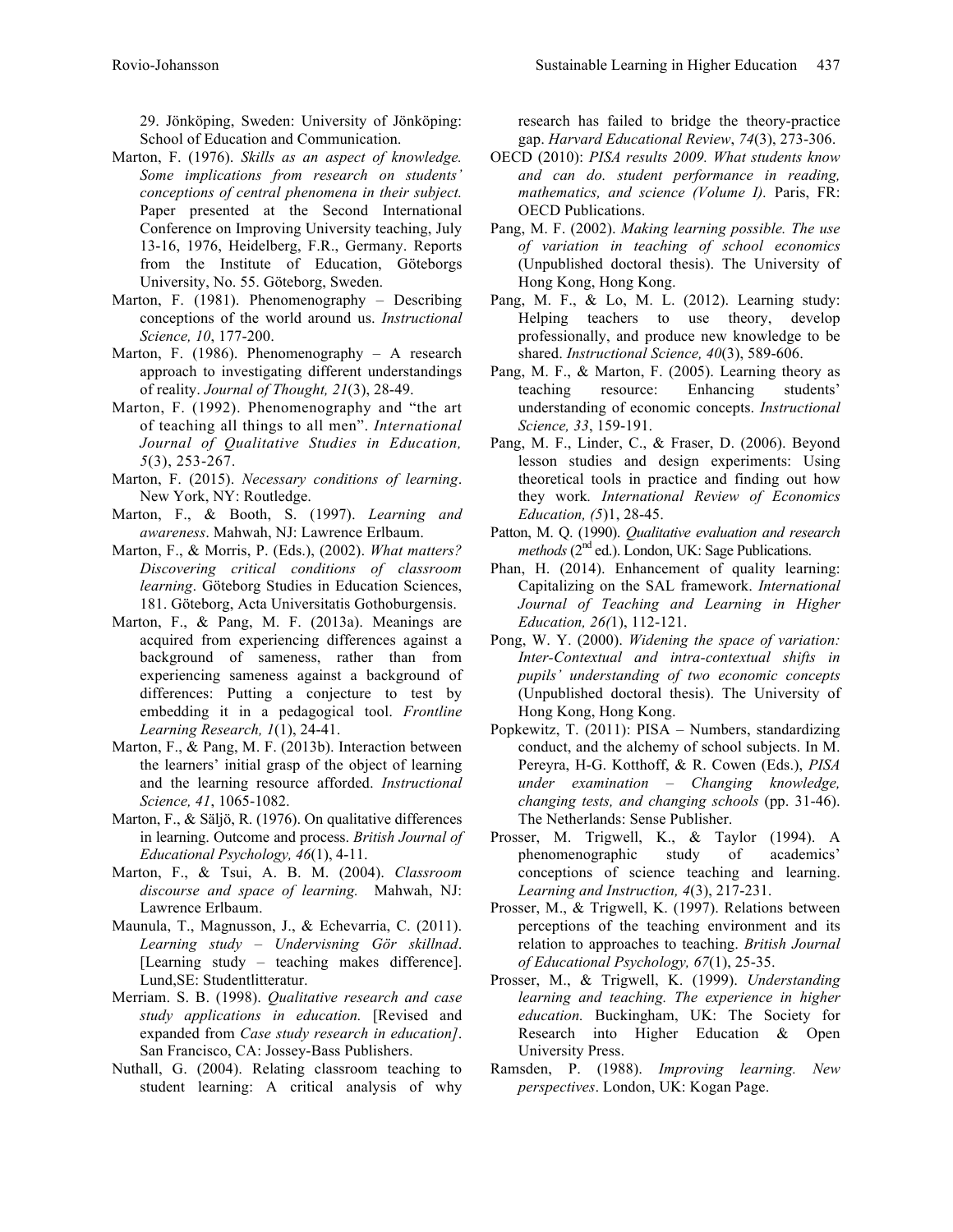- Ramsden, P. (1992). *Learning to teach in higher education*. London, UK: Routledge.
- Rovio-Johansson, A. (1999). *Being good at teaching. Exploring different ways of handling the same subject in higher education.* Gothenburg Studies in Educational Research, 140. Acta Universitatis Gothoburgensis. Gothenburg, Sweden: University of Gothenburg.
- Rovio-Johansson, A. (2013). An application of variation theory of learning in higher education. In J. Huisman & M. Tight (Eds.), *Theory and method in higher education. international perspectives on higher education research* (pp. 261-279). United Kingdom: Emerald.
- Rovio-Johansson, A., & Johansson, I-L. (2006). Lärandets kontextualitet: Hur utvecklas ekonomstudenters förståelse av ett grundläggande ekonomiskt begrepp under utbildningen? [The context dependency of learning: How do undergraduate students' understandings of a basic economic concept develop during their study programmes?] *Nordic Journal of Teaching and Learning for Practitioners and Researchers, 16*(2-3), 63-92.
- Rovio-Johansson, A., & Lumsden, M. (2012). Collaborative production of pedagogical knowledge: Enhancing students' learning. *Journal of Applied Research in Higher Education, 4*(1), 72-83.
- Runesson, U. (1999). Variationens pedagogik: Skilda sätt att behandla ett matema-tiskt innehåll. [The pedagogy of variation: Different ways of handling mathematical subject content]. *Göteborg Studies in Educational Sciences*, 129. Göteborg, Acta Universitatis Gothoburgensis. University of Gothenburg, Sweden.
- Runesson, U. (2005). Beyond discourse and interaction. Variation: A critical aspect for teaching and learning mathematics. *Cambridge Journal of Education, 35*(1)*, 69-87.*
- Runesson, U. (2006). What is it possible to learn? On variation as a necessary condition for learning. *Scandinavian Journal of Educational Research, 50*(4), 397-410.
- Runesson, U. (2008). Learning to design for learning: The potential of learning study to enhance learning on two levels: Teachers' and students' learning. In T. Wood & P. Sullivan (Eds.), *Knowledge and Beliefs in Mathematics Teaching and Teaching Development*, (pp. 153-172). West Lafayette, IN: Purdue University.
- Säljö, R. (1975). Qualitative differences in learning as a function of the learner's conception of the task*. Gothenburg Studies in Educational Sciences*, 14. Acta Universitatis Gothoburgensis. Göteborg, Sweden: University of Gothenburg.
- Siegel, S., & Castellan, N. J., Jr. (1956/1988). *Nonparametric Statistics for the Behavioural Sciences*. New York, NY: McGraw-Hill.
- Svensson, L. (1976). Study skill and learning. *Gothenburg Studies in Educational Sciences*, 19. Acta Universitatis Gothoburgensis. Göteborg, Sweden: University of Gothenburg.
- Svensson, L. (1985). *Contextual analysis – The development of a research approach.* Paper presented at the 2nd Conference on Qualitative Research in Psychology, August 1985, Leusden, The Netherlands. Reports from Institute of Education University of Göteborg. Göteborg, Sweden.
- Swedish Research Council (2011). *Good research practice*. Reports 3: 2011. Stockholm, SE: Swedish Research Council.
- Tait, K. (2009). Understanding tertiary student learning: Are they independent thinkers or simply consumers and reactors? *International Journal of Teaching and Learning in Higher Education, 21*(1), 87-107
- Tan, Y. S. M., & Nashon, S. M. (2013). Promoting teacher learning through learning study discource: The case of science teachers in Singapore. *Journal of Science Teacher Education*, *24*, 859-877.
- Trigwell, K., & Prosser, M. (1991). Relating approaches to study and quality of and learning outcomes at the course level. *British Journal of Educational Psychology, 67*(3), 265-275.
- Trigwell, K., & Prosser, M. (1996). Changing approaches to teaching: A relational perspective. *Studies in Higher Education, 21*(3)*, 275-284.*
- Vikström. A. (2014). What makes the difference? Teachers explore what must be taught and what must be learned in order to understand the particular character of matter. *Journal of Teacher Education, 25*(6), 709-727.
- Wittgenstein, L. (1953/1997). *Philosophical*   $\overline{\mathbf{a}}$ *investigations* (2<sup>nd</sup> ed.). Translation by G. E. M. Anscombe. Oxford, UK: Blackwell Publishers.
- Wood, K. (2000). The experience of learning to teach: Changing student teachers' ways of understanding teaching. *Journal of Curriculum Studies*, *32*(1), 75-93.

 $\mathcal{L}_\text{max}$ 

AIRI ROVIO-JOHANSSON is Professor of Educational Sciences at the Gothenburg Research Institute (GRI), School of Business, Economics, and Law at the University of Gothenburg, Sweden. Her research interests are: 1) the relationship among students' learning and teaching in general, and students' learning outcomes and teaching in Higher Education; 2) methods for Institutional Quality assessment, assurance, and management in Higher Education, 3) organizational change processes and institutional discursive practices in public and